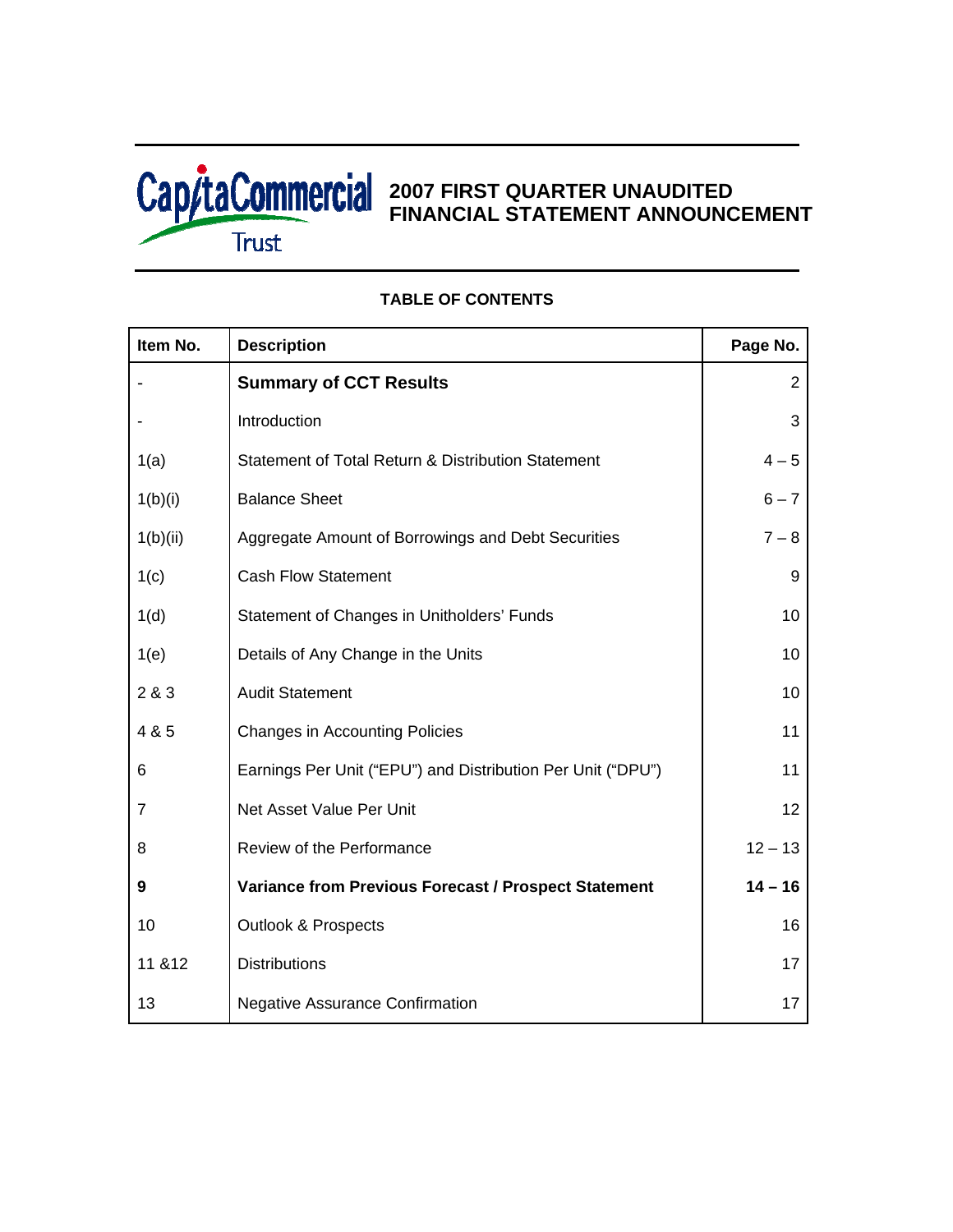|                                                                             | <b>FY 2006</b>    | 1 January 2007 to 31 March 2007 |                            |                                |
|-----------------------------------------------------------------------------|-------------------|---------------------------------|----------------------------|--------------------------------|
|                                                                             | Actual<br>S\$'000 | Actual<br>S\$'000               | $F$ orecast $1$<br>S\$'000 | Favourable /<br>(Unfavourable) |
| Gross Revenue                                                               | 152,229           | 56,655                          | 54.045                     | 4.8%                           |
| Net Property Income                                                         | 112,188           | 42.040                          | 39,243                     | 7.1%                           |
| Distributable Income                                                        | 78,872            | 29,248                          | 26,442                     | 10.6%                          |
| <b>Distribution Per Unit (cents)</b><br>For the period<br><b>Annualised</b> | 7.33c<br>7.33c    | 2.11c<br>8.56c                  | 1.92 $\phi^2$<br>$7.79c^2$ | 9.9%<br>9.9%                   |

# **SUMMARY OF CCT RESULTS (1 January 2007 to 31 March 2007)**

Footnotes

(1) The forecast is based on management's forecast for the period 1 January 2007 to 31 March 2007. This, together with the forecast for the period 1 April 2007 to 31 December 2007, is the forecast shown in the CCT Circular to unitholders dated 15 August 2006 ("CCT Circular") for the equity fund raising to acquire Raffles City.

(2) In the CCT Circular, the DPU is calculated based on an assumed issue price of S\$1.65 cents per unit for the equity fund raising to acquire Raffles City. With the actual issue price of new units at S\$1.68 cents per unit, the forecast DPU is calculated based on the actual number of new units issued.

**For a meaningful analysis/comparison of the actual results against the forecast as stated in the CCT Circular dated 15 August 2006, please refer to Section 9 of this Announcement.**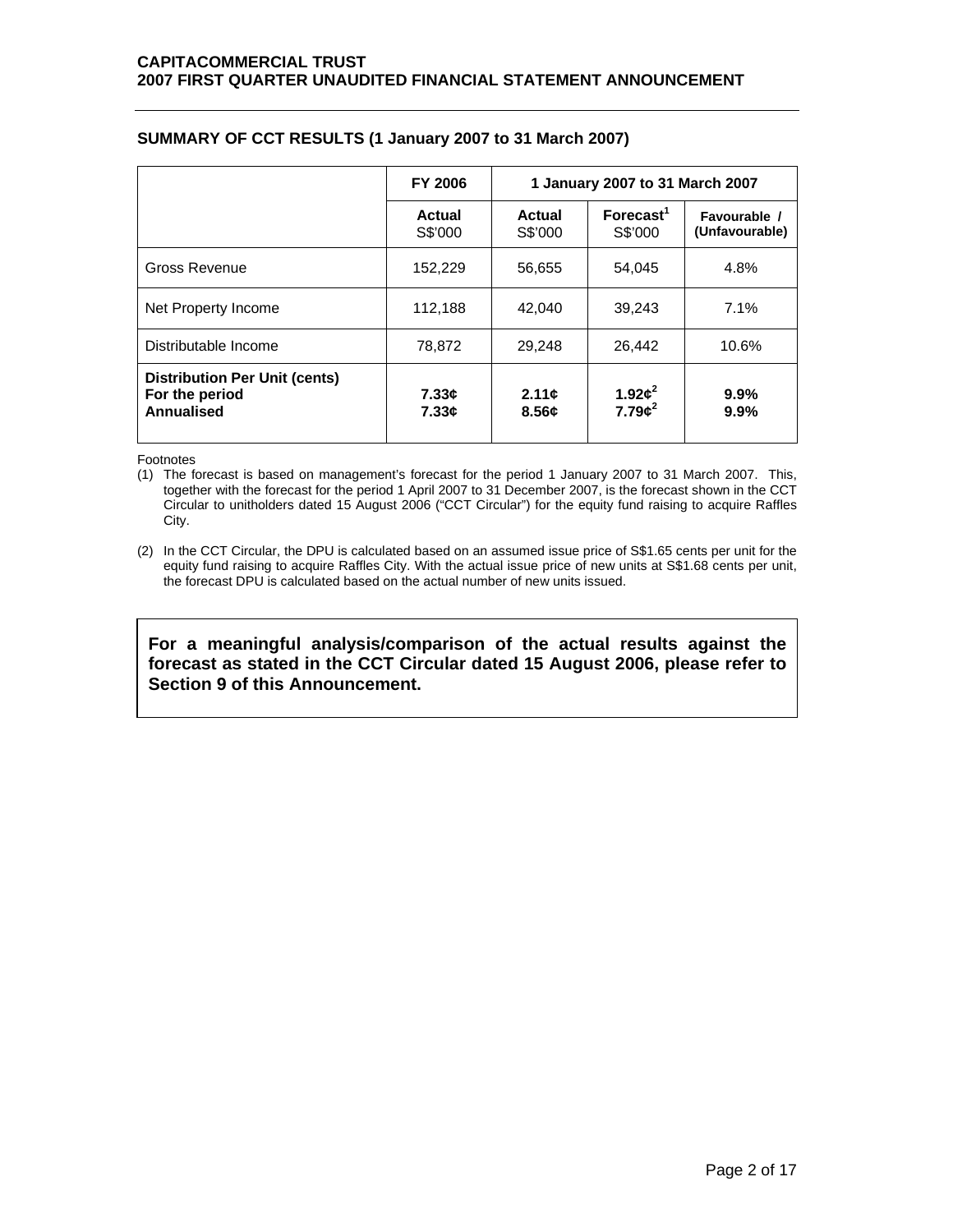## **INTRODUCTION**

CapitaCommercial Trust (CCT) was established under a Trust Deed dated 6 February 2004 entered into between CapitaCommercial Trust Management Limited (as manager of CCT) (the "Manager") and HSBC Institutional Trust Services (Singapore) Limited (as trustee of CCT) (the "CCT Trustee"), as amended by the first supplemental deed dated 15 July 2005, the second supplemental deed dated 20 April 2006 and the third supplemental deed dated 11 August 2006.

All the units were listed on Singapore Exchange Securities Trading Limited (the "SGX-ST") since the commencement of "when issued" trading in the Units on 11 May 2004. The Units began trading on a "ready" basis on the SGX-ST on 17 May 2004.

CCT acquired and added HSBC Building to its portfolio on 29 April 2005.

On 12 April 2006, CCT invested in 100% of the junior bonds worth RM45 million (about S\$20 million) issued by Aragorn ABS Berhad ("Aragorn"), a special purpose vehicle in an asset-backed securitisation structure which owns Wisma Technip, a prime office asset in Malaysia. Hence, Aragorn is accounted for as a wholly-owned subsidiary of CCT.

On 1 September 2006, the acquisition of Raffles City by RCS Trust was completed. RCS Trust is an unlisted special purpose trust established under a trust deed dated 18 July 2006 entered into between HSBC Institutional Trust Services (Singapore) Limited (as trusteemanager of RCS Trust), the CCT Trustee, the Manager, HSBC Institutional Trust Services (Singapore) Limited, as trustee of CapitaMall Trust ("CMT") and CapitaMall Trust Management Limited, as manager of CMT. RCS Trust is 60% owned by CCT and 40% owned by CMT.

On 22 December 2006, CCT invested RM65.9 million (S\$28.8 million) to subscribe for 71.6 million units or 30% stake in Quill Capita Trust ("QCT"). QCT is a Malaysia-listed real estate investment trust focus on acquiring and investing in commercial properties in Malaysia that provides long term sustainable income distribution and potential capital growth. The QCT units were listed on Bursa Malaysia on 8 January 2007.

On 28 March 2007, CCT committed US\$20 million to take a 7.4% stake in CapitaLand's first and largest Malaysian private real estate fund, the Malaysia Commercial Development Fund ("MCDF"). MCDF is an opportunistic fund to invest in real estate development properties primarily in Kuala Lumpur and the Klang Valley, with an expected gross development value of more than US\$1 billion (about S\$1.5 billion)

Group results are after consolidating Aragorn and equity accounting interest in QCT and including its proportionate interest (60%) in RCS Trust on a line-by-line basis.

In the Trust results, the coupon income from Aragorn and the distribution income on a declared basis from RCS Trust and QCT are accounted for as "Investment Income".

As the quarterly results of QCT are not expected to be announced in sufficient time for these to be included in CCT Group results announcement for the same calendar quarter, CCT Group will equity account the results of QCT based on a 3 month time lag.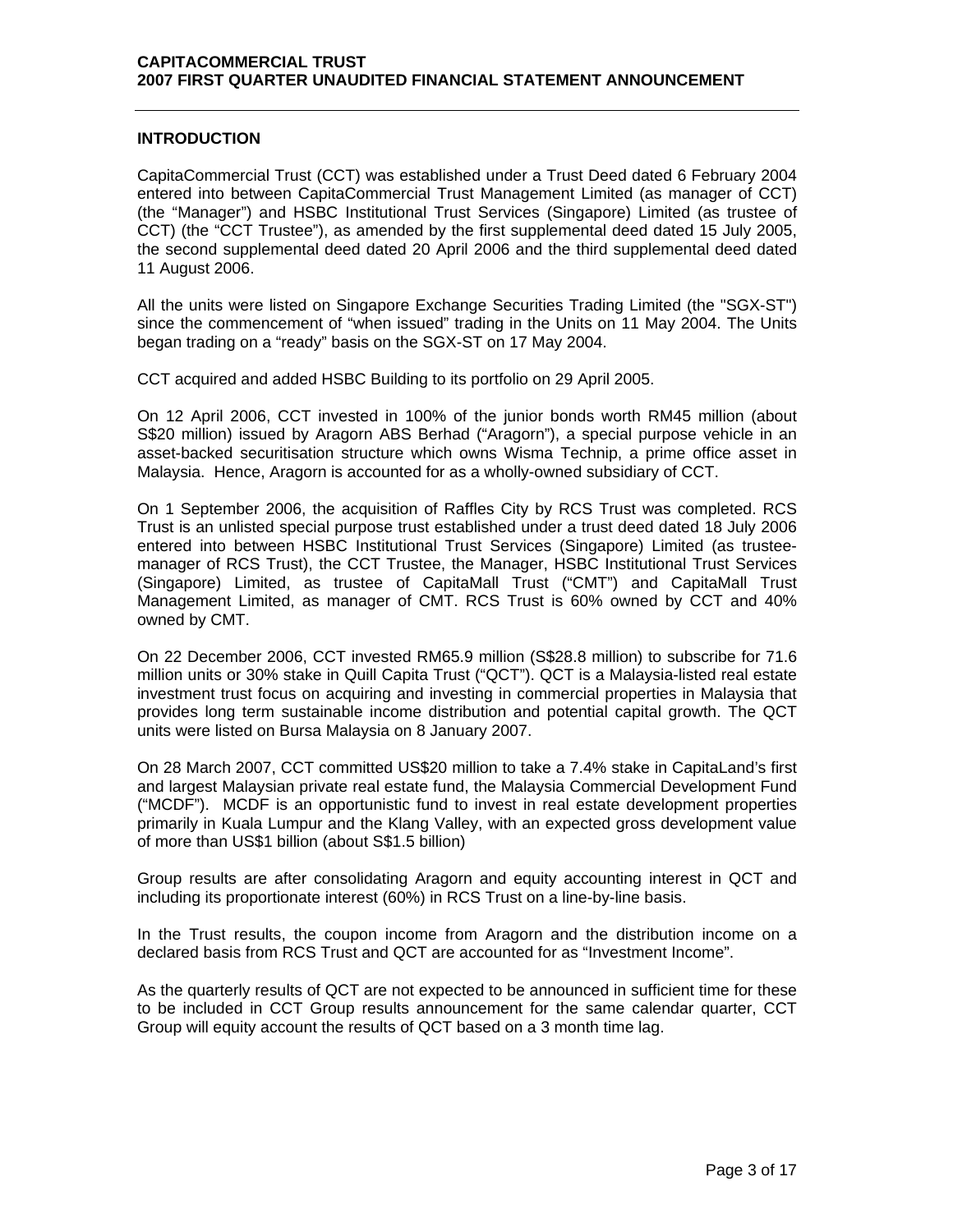### **1(a) Statement of Total Return & Distribution Statement (1Q 2007 vs 1Q 2006) (For a review of the performance, please refer to paragraph 8 on page 12-13)**

|                                                                 |                       | Group                      |             | <b>Trust</b>          |                            |             |
|-----------------------------------------------------------------|-----------------------|----------------------------|-------------|-----------------------|----------------------------|-------------|
|                                                                 | 1Q<br>2007<br>S\$'000 | 1Q<br>2006<br>S\$'000      | Change<br>℅ | 1Q<br>2007<br>S\$'000 | 1Q<br>2006<br>S\$'000      | Change<br>% |
| <b>Statement of Total Return</b>                                |                       |                            |             |                       |                            |             |
| Gross rental income                                             | 52,319                | 25,973                     | 101.4       | 28,220                | 25,973                     | 8.7         |
| Car park income                                                 | 3,710                 | 2,508                      | 47.9        | 3,080                 | 2,508                      | 22.8        |
| Other income                                                    | 1,935                 | 1,184                      | 63.4        | 1,452                 | 1,184                      | 22.6        |
| Gross revenue                                                   | 57,964                | 29,665                     | 95.4        | 32,752                | 29,665                     | 10.4        |
| Property management fees                                        | (1,726)               | (618)                      | 179.3       | (703)                 | (618)                      | 13.8        |
| Property tax                                                    | (4, 427)              | (2, 118)                   | 109.0       | (2, 281)              | (2, 118)                   | 7.7         |
| Other property operating<br>expenses                            | (8,878)               | (5, 102)                   | 74.0        | (5, 121)              | (5, 102)                   | 0.4         |
| <b>Property operating</b><br>expenses                           | (15,031)              | (7, 838)                   | 91.8        | (8, 105)              | (7,838)                    | 3.4         |
| Net property income                                             | 42,933                | 21,827                     | 96.7        | 24,647                | 21,827                     | 12.9        |
| Interest income                                                 | 319                   | 362                        | (11.9)      | 106                   | 362                        | (70.7)      |
| Investment income                                               |                       |                            |             | $12,464^2$            |                            | Nm          |
| Other income <sup>3</sup>                                       | 428                   |                            | Nm          | 428                   |                            | Nm          |
| (Loss)/Gain from re-<br>measurement of derivatives <sup>4</sup> | (4, 483)              | 2,926                      | (253.2)     | (4, 483)              | 2,926                      | (253.2)     |
| Manager's management fees                                       | (3, 150)              | (1, 572)                   | 100.4       | (1,590)               | (1, 572)                   | 1.1         |
| Trust expenses                                                  | (841)                 | (665)                      | 26.5        | (550)                 | (665)                      | (17.3)      |
| Borrowing costs                                                 | (11, 745)             | (4, 517)                   | 160.0       | (5,921)               | (4, 517)                   | 31.1        |
| <b>Net income</b>                                               | 23,461                | 18,361                     | 27.8        | 25,101                | 18,361                     | 36.7        |
| Total return for the period<br>before tax                       | 23,461                | 18,361                     | 27.8        | 25,101                | 18,361                     | 36.7        |
| Income tax                                                      | $(32)^{5}$            | $\overline{\phantom{0}}^6$ | Nm          | $\_6$                 | $\overline{\phantom{0}}^6$ |             |
| Total return for the period<br>after tax                        | 23,429                | 18,361                     | 27.6        | 25,101                | 18,361                     | 36.7        |

## **Distribution Statement**

| Net income                                          | 23,461   | 18.361  | 27.8      | 25.101    | 18,361  | 36.7      |
|-----------------------------------------------------|----------|---------|-----------|-----------|---------|-----------|
| Net tax adjustments <sup>7</sup>                    | 5,826    | (2,967) | (296.4)   | 4.024     | (2,967) | (235.6)   |
| Other adjustments                                   | $(39)^8$ | -       | <b>Nm</b> | $123^{9}$ |         | <b>Nm</b> |
| Income available for<br>distribution to unitholders | 29.248   | 15.394  | 90.0      | 29.248    | 15.394  | 90.0      |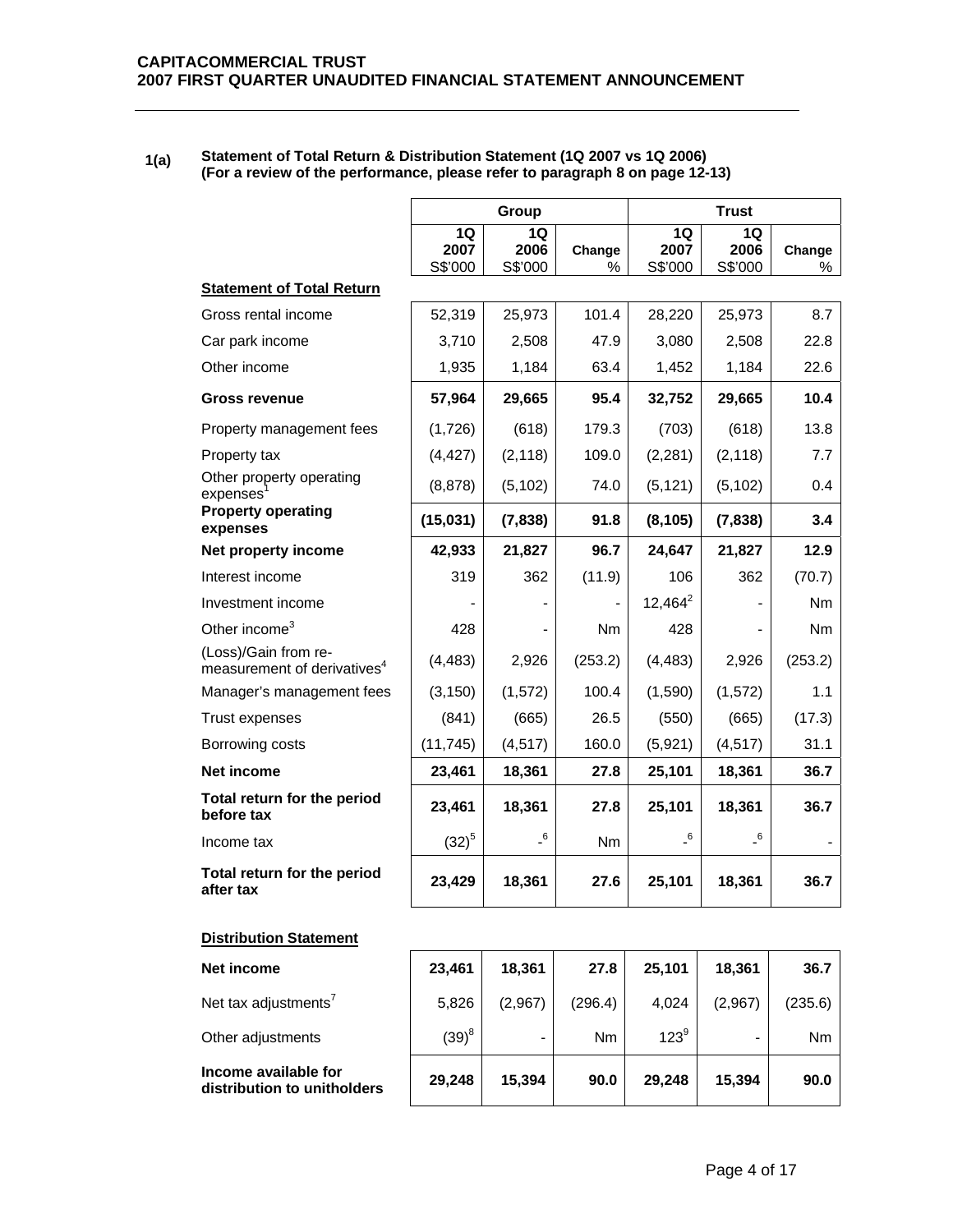#### **Footnotes**

(1) Included as part of the other property operating expenses are the following:

|                                                           | Group          |                |        | Trust   |                          |                |
|-----------------------------------------------------------|----------------|----------------|--------|---------|--------------------------|----------------|
|                                                           | <b>1Q 2007</b> | <b>1Q 2006</b> | Change | 1Q 2007 | <b>1Q 2006</b>           | Change         |
|                                                           | S\$'000        | S\$'000        | %      | S\$'000 | S\$'000                  | %              |
| Depreciation and amortisation*                            | 87             | 61             | 42.6   | 36      | 61                       | (41.0)         |
| Allowance for doubtful debts and<br>bad debts written off |                | -              | Nm     |         | $\overline{\phantom{0}}$ | N <sub>m</sub> |

\* Amortisation refers to the amortisation of tenancy works.

- (2) This relates to the interest income from the investment in junior bonds of Aragorn and income distribution from RCS Trust.
- (3) This relates to the net proceeds received from the liquidation of the subsidiaries.
- (4) Gain/(Loss) from the re-measurement of fair values of interest rate swaps.
- (5) The income tax provision is based on the relevant tax rates applicable to the subsidiary.
- (6) No income tax provision for the Trust as the distributable income to unitholders is based on 100% of taxable income available for distribution to unitholders.

|                                                              | Group              |                          |                | <b>Trust</b>       |                    |             |
|--------------------------------------------------------------|--------------------|--------------------------|----------------|--------------------|--------------------|-------------|
| Non-tax deductible/(chargeable)<br>items:                    | 1Q 2007<br>S\$'000 | 1Q 2006<br>S\$'000       | Change<br>%    | 1Q 2007<br>S\$'000 | 1Q 2006<br>S\$'000 | Change<br>% |
| Manager's management fee<br>payable in units (for RCS Trust) | 1,559              | $\overline{\phantom{0}}$ | N <sub>m</sub> |                    |                    | <b>NM</b>   |
| Trustee's fees                                               | 120                | 65                       | 84.6           | 76                 | 65                 | 16.9        |
| Net proceeds from liquidation of<br>subsidiaries             | (428)              | $\blacksquare$           | N <sub>m</sub> | (428)              |                    | <b>NM</b>   |
| Loss/(Gain) from re-measurement<br>of derivatives            | 4,483              | (2,926)                  | (253.2)        | 4,483              | (2,926)            | (253.2)     |
| Temporary differences and other<br>tax adjustments           | 92                 | (106)                    | (186.8)        | (107)              | (106)              | 0.9         |
| Net tax adjustments                                          | 5,826              | (2,967)                  | (296.4)        | 4,024              | (2,967)            | (235.6)     |

(7) Included in the net tax adjustments are the following:

- (8) This relates to the undistributed profit of the subsidiary and the distributed income received from QCT, the associate.
- (9) This relates to the distributed income received from QCT, out of the pre-acquisition income.

Nm – not meaningful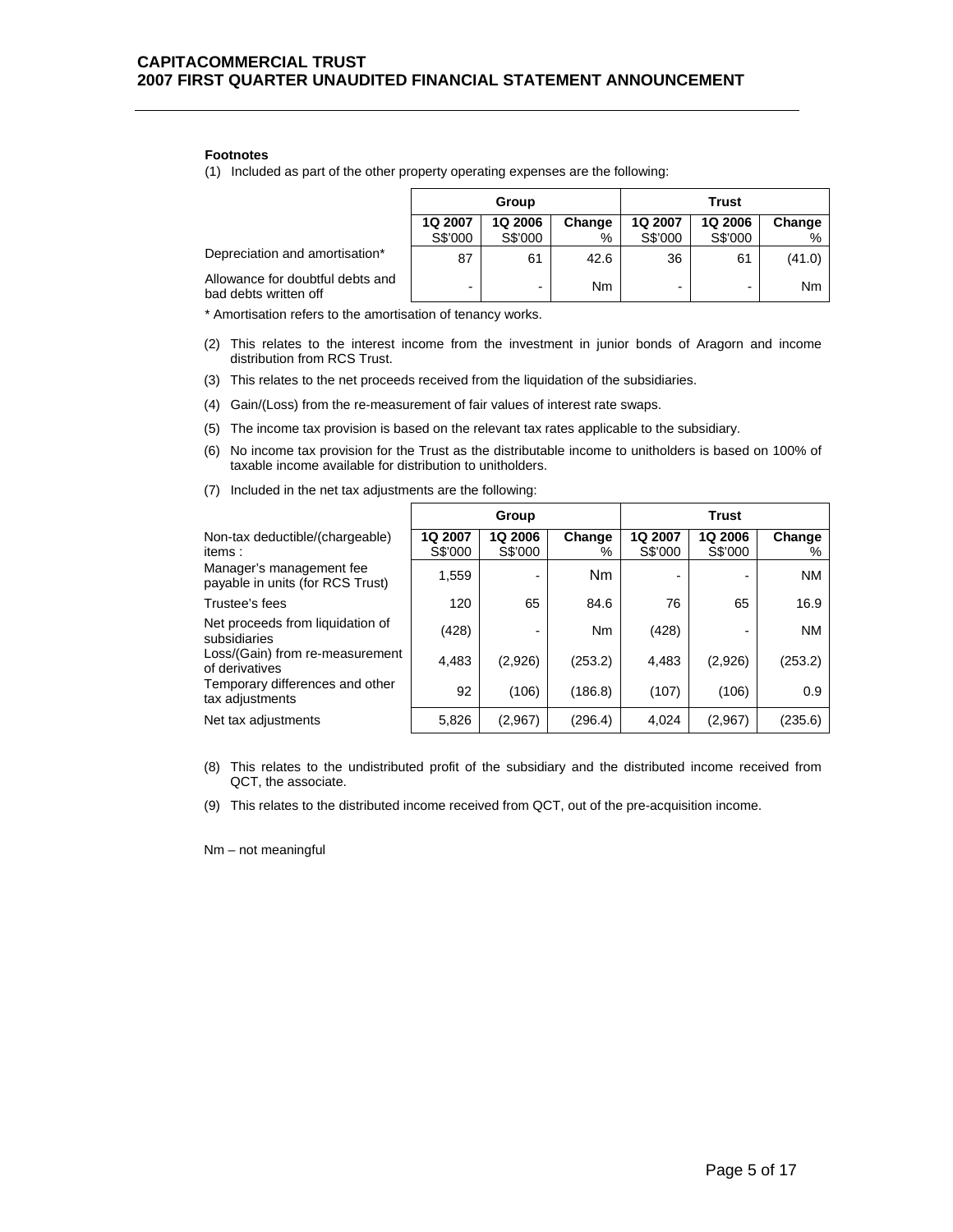|                                                | Group                  |                               |                | <b>Trust</b>           |                               |             |
|------------------------------------------------|------------------------|-------------------------------|----------------|------------------------|-------------------------------|-------------|
|                                                | Mar<br>2007<br>S\$'000 | <b>Dec</b><br>2006<br>S\$'000 | Change<br>$\%$ | Mar<br>2007<br>S\$'000 | <b>Dec</b><br>2006<br>S\$'000 | Change<br>% |
| <b>Non-current assets</b>                      |                        |                               |                |                        |                               |             |
| Plant and equipment                            | 804                    | 876                           | (8.2)          | 266                    | 303                           | (12.2)      |
| Investment properties                          | 3,817,867              | 3,814,839                     | 0.1            | 2,405,789              | 2,404,000                     | 0.1         |
| Investment in subsidiary <sup>1</sup>          |                        |                               |                | 19,698                 | 19,698                        |             |
| Investment in associate <sup>2</sup>           | 28,696                 | 28,819                        | (0.4)          | 28,696                 | 28,819                        | (0.4)       |
| Investment in joint<br>venture <sup>3</sup>    |                        |                               |                | 789,845                | 788,332                       | 0.2         |
| <b>Total non-current</b><br>assets             | 3,847,367              | 3,844,534                     | 0.1            | 3,244,294              | 3,241,152                     | 0.1         |
| <b>Current assets</b>                          |                        |                               |                |                        |                               |             |
| Trade and other<br>receivables                 | 5,276                  | 5,300                         | (0.5)          | 14,536                 | 12,987                        | 11.9        |
| Cash and cash<br>equivalents <sup>4</sup>      | 38,725                 | 41,923                        | (7.6)          | 10,621                 | 16,322                        | (34.9)      |
| <b>Total current assets</b>                    | 44,001                 | 47,223                        | (6.8)          | 25,157                 | 29,309                        | (14.2)      |
| <b>Total assets</b>                            | 3,891,368              | 3,891,757                     |                | 3,269,451              | 3,270,461                     |             |
|                                                |                        |                               |                |                        |                               |             |
| <b>Current liabilities</b>                     |                        |                               |                |                        |                               |             |
| Trade and other payables                       | 36,413                 | 37,351                        | (2.5)          | 20,577                 | 21,154                        | (2.7)       |
| Derivative liability <sup>5</sup>              | 8,839                  | 4,356                         | 102.9          | 8,839                  | 4,356                         | 102.9       |
| Short-term borrowings                          | 94,500                 | 89,500                        | 5.6            | 94,500                 | 89,500                        | 5.6         |
| Provision for taxation                         | 746                    | 712                           | 4.8            | 666                    | 666                           |             |
| <b>Total current liabilities</b>               | 140,498                | 131,919                       | 6.5            | 124,582                | 115,676                       | 7.7         |
| <b>Non-current liabilities</b>                 |                        |                               |                |                        |                               |             |
| Long-term borrowings                           | 1,127,344              | 1,126,537                     | 0.1            | 580,042                | 580,042                       |             |
| Other non-current<br>liabilities               | 22,136                 | 20,016                        | 10.6           | 12,504                 | 11,709                        | 6.8         |
| Deferred tax liabilities                       | 890                    | 871                           | 2.2            |                        |                               |             |
| <b>Total non-current</b><br><b>liabilities</b> | 1,150,370              | 1,147,424                     | 0.3            | 592,546                | 591,751                       | 0.1         |
| <b>Total liabilities</b>                       | 1,290,868              | 1,279,343                     | 0.9            | 717,128                | 707,427                       | 1.4         |
| <b>Net assets</b>                              | 2,600,500              | 2,612,414                     | (0.5)          | 2,552,323              | 2,563,034                     | (0.4)       |
| Represented by:                                |                        |                               |                |                        |                               |             |
| <b>Unitholders' funds</b>                      | 2,600,500              | 2,612,414                     | (0.5)          | 2,552,323              | 2,563,034                     | (0.4)       |

## **1(b)(i) Balance Sheet as at 31 March 2007 vs 31 December 2006**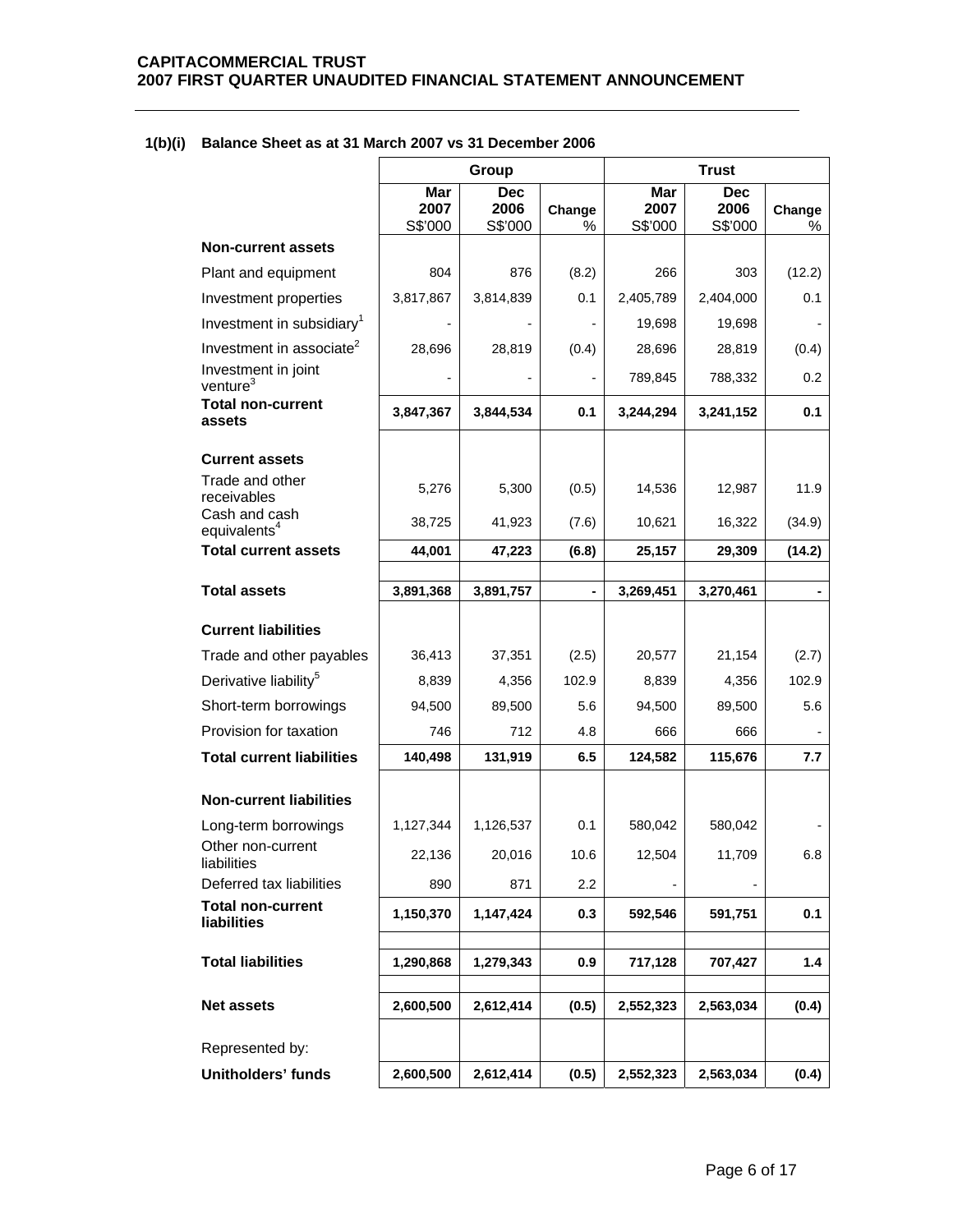#### **Footnotes**

- (1) This relates to the 100% investment in junior bonds of Aragorn.
- (2) This relates to the 30% investment in QCT.
- (3) This relates to the 60% joint venture interest in RCS Trust.
- (4) The cash and cash equivalent is lower due to the payment of distributable income for the financial period 1 September 2006 to 31 December 2006 on 28 February 2007.
- (5) This relates to the fair value of the interest rate swaps.

#### **1(b)(ii) Aggregate amount of borrowings and debt securities**

|                                                                                                              | Group                  |                         |             | Trust                  |                               |             |
|--------------------------------------------------------------------------------------------------------------|------------------------|-------------------------|-------------|------------------------|-------------------------------|-------------|
|                                                                                                              | Mar<br>2007<br>S\$'000 | Dec.<br>2006<br>S\$'000 | Change<br>% | Mar<br>2007<br>S\$'000 | <b>Dec</b><br>2006<br>S\$'000 | Change<br>% |
| <b>Secured borrowing</b>                                                                                     |                        |                         |             |                        |                               |             |
| Amount repayable after one<br>year                                                                           | 1,130,187              | 1,129,531               | 0.1         | 580,042                | 580,042                       |             |
| Less: Fees and expenses<br>incurred for debt raising<br>exercise amortised over the<br>tenor of secured loan | (2,843)                | (2,994)                 | (5.0)       |                        |                               |             |
|                                                                                                              | 1,127,344              | 1,126,537               | 0.1         | 580,042                | 580,042                       |             |
|                                                                                                              |                        |                         |             |                        |                               |             |
| <b>Unsecured borrowing</b>                                                                                   |                        |                         |             |                        |                               |             |
| Amount repayable in one year<br>or less, or on demand                                                        | 94,500                 | 89,500                  | 5.6         | 94,500                 | 89,500                        | 5.6         |
|                                                                                                              | 1,221,844              | 1,216,037               | 0.5         | 674,542                | 669,542                       | 0.7         |

#### **Details of any collaterals**

As security for the secured long term borrowings of S\$580.0 million, CCT has granted in favour of the lender the following:

- (i) a mortgage over the Initial Investment Properties<sup>1</sup>;
- (ii) an assignment of the insurance policies relating to the Initial Investment Properties;
- (iii) an assignment of all the rights, interest and title of CCT in relation to each of the Share Sale and Purchase Agreements and Property Sale and Purchase Agreements;
- (iv) an assignment of the agreements relating to the management of the Initial Investment Properties;
- (v) an assignment and charge of the rental proceeds and tenancy agreements of units in the Initial Investment Properties; and
- (vi) a fixed and floating charge over certain assets of CCT relating to the Initial Investment Properties.

#### **Footnote**

(1) Initial Investment Properties refer to Capital Tower, 6 Battery Road, Starhub Centre, Robinson Point, Bugis Village, Golden Shoe Car Park and Market Street Car Park.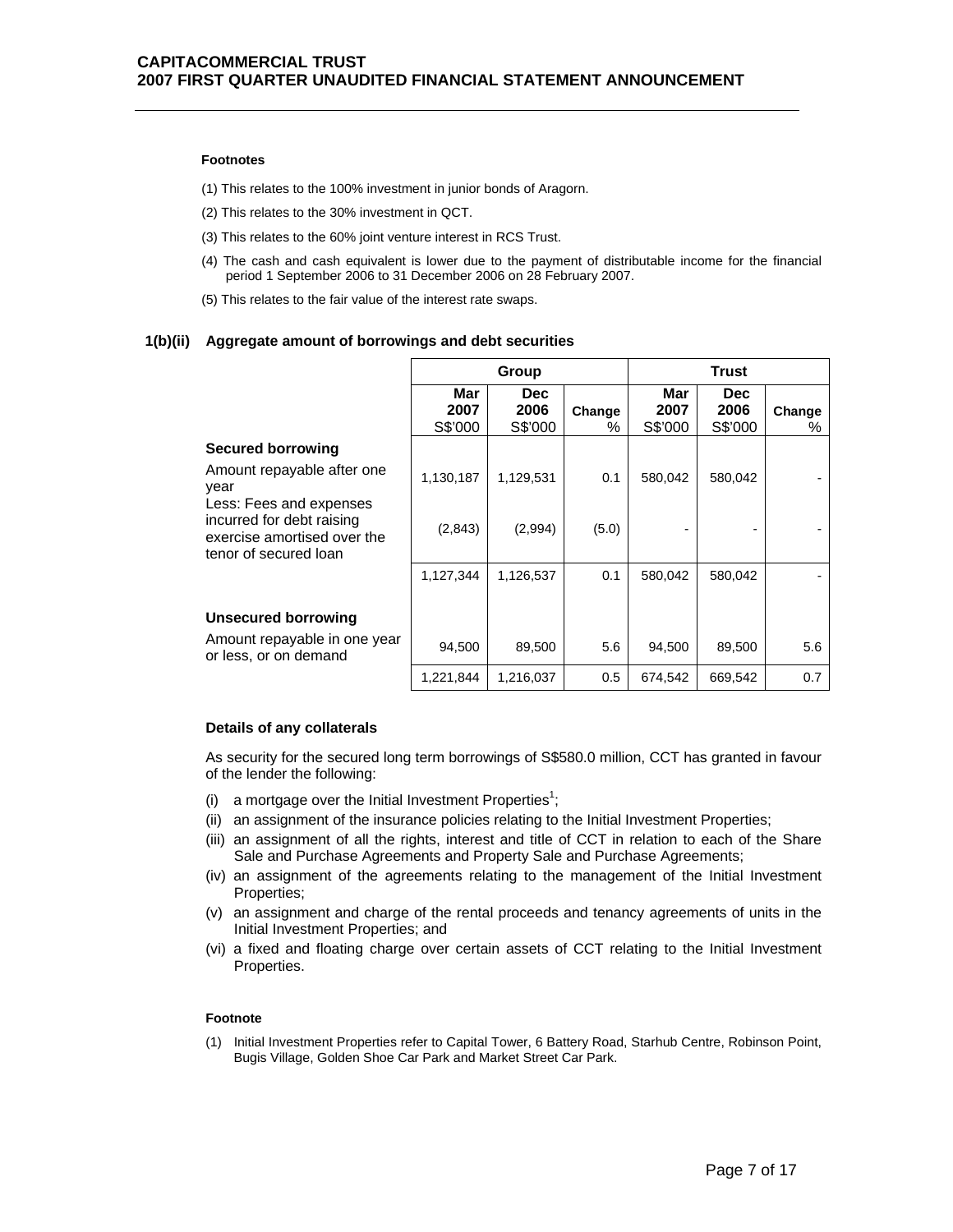As security for the secured long term borrowings of S\$866.0 million (CCT's 60% interest is S\$519.6 million), RCS Trust has granted in favour of the lender the following:

- (i) a mortgage over Raffles City which comprises Raffles City Tower, Raffles City Shopping Centre, Swissotel The Stamford, Raffles The Plaza and the Raffles City Convention Centre;
- (ii) an assignment of the insurance policies relating to Raffles City;
- (iii) an assignment of the agreements relating to the management of Raffles City;
- (iv) an assignment and charge of the rental proceeds and tenancy agreements of units in Raffles city; and
- (v) a fixed and floating charge over certain assets of RCS Trust relating to Raffles City.

As security for the secured long term borrowings of RM70.0 million (approximately S\$30.5 million), Aragorn has granted in favour of the lender the following:

- (i) a fixed legal charge over Wisma Technip;
- (ii) debenture over all assets of Aragorn;
- (iii) charge/assignment of the bank accounts; and
- (iv) an assignment over the rights, title interest and benefits in the tenancy agreements and existing contracts, warranties and guarantees pertaining to Wisma Technip.

As security for the short term borrowings of S\$76.0 million, CCT has granted in favour of the lender the legal assignment of the rental lease agreement of HSBC Building.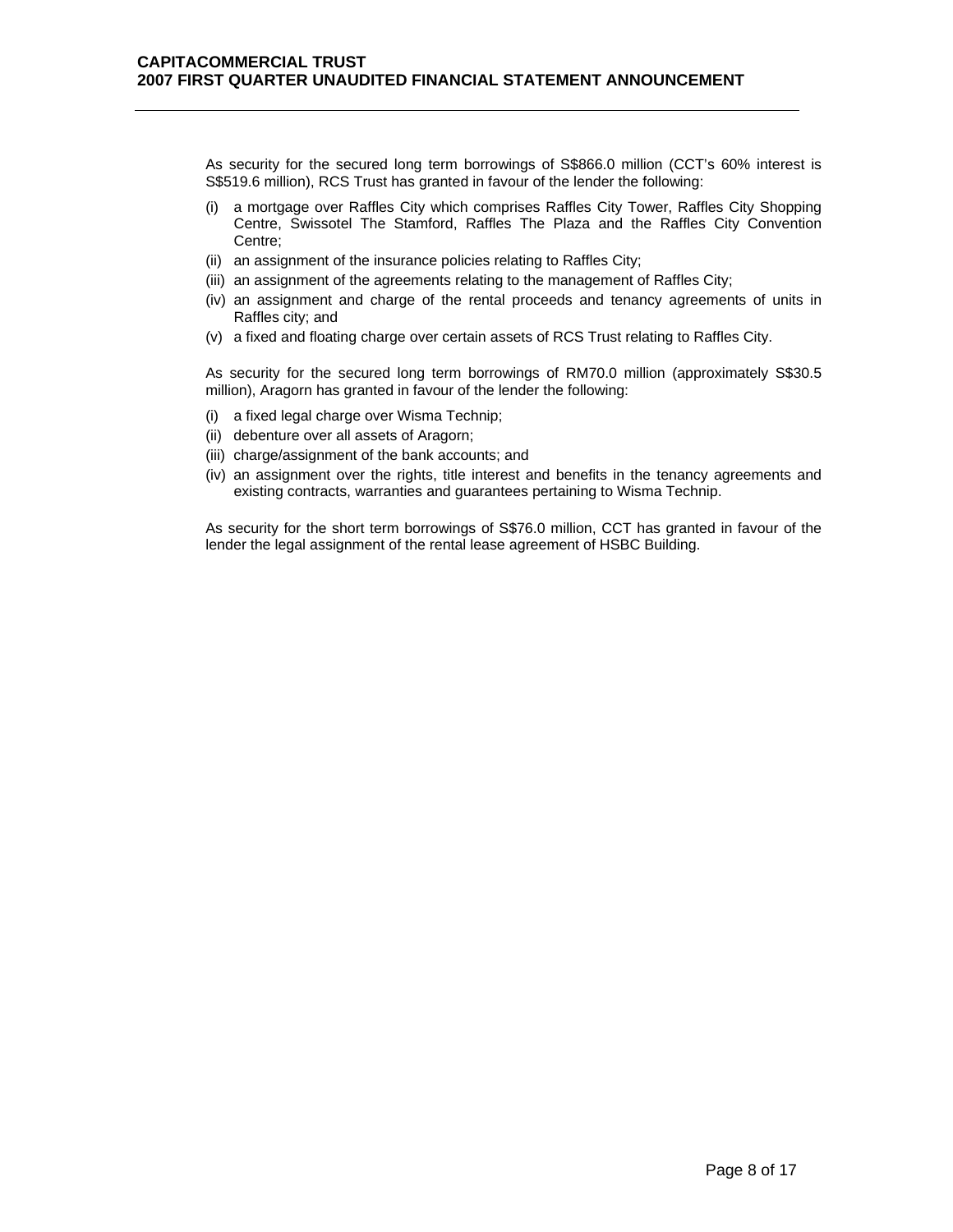## **1(c) Cash flow statement (1Q 2007 vs 1Q 2006)**

|                                                           |                                                  | Group              |                    |
|-----------------------------------------------------------|--------------------------------------------------|--------------------|--------------------|
|                                                           |                                                  | 1Q 2007<br>S\$'000 | 1Q 2006<br>S\$'000 |
| <b>Operating activities</b>                               |                                                  |                    |                    |
| Total return for the period before tax                    |                                                  | 23,461             | 18,361             |
| <b>Adjustments for</b>                                    |                                                  |                    |                    |
| Amortisation of rent incentives                           |                                                  | 155                | 181                |
| Amortisation of tenancy works                             |                                                  |                    | 29                 |
| Borrowing costs                                           |                                                  | 11,745             | 4,517              |
| Depreciation of plant and equipment                       |                                                  | 87                 | 32                 |
| Foreign exchange difference                               |                                                  | 1,145              |                    |
| Interest income                                           |                                                  | (319)              | (362)              |
| Loss/(Gain) on re-measurement of financial<br>derivatives |                                                  | 4,483              | (2,926)            |
| Manager's management fees payable in units                |                                                  | 1,559              |                    |
| Operating income before working capital<br>changes        |                                                  | 42,316             | 19,832             |
| Changes in working capital                                |                                                  |                    |                    |
| Trade and other receivables                               |                                                  | (104)              | (501)              |
| Trade and other payables                                  |                                                  | (277)              | (289)              |
| Security deposits                                         |                                                  | 686                | (234)              |
| Cash generated from operations activities                 |                                                  | 42,621             | 18,808             |
| <b>Investing activities</b>                               |                                                  |                    |                    |
| Capital expenditure on investment properties              |                                                  | (3,028)            | (3, 481)           |
| Interest received                                         |                                                  | 293                | 362                |
| Distribution received from associate                      |                                                  | 123                |                    |
| Purchase of plant and equipment                           |                                                  | (15)               |                    |
| Cash flows from investing activities                      |                                                  | (2,627)            | (3, 119)           |
| <b>Financing activities</b>                               |                                                  |                    |                    |
| Borrowing costs paid                                      |                                                  | (10, 583)          | (4, 381)           |
| Distribution to unitholders                               |                                                  | (37, 325)          | (31, 997)          |
| Issue expenses                                            |                                                  | (284)              |                    |
| Proceeds from interest bearing borrowings                 |                                                  | 5,000              |                    |
| Cash flows from financing activities                      |                                                  | (43, 192)          | (36, 378)          |
|                                                           |                                                  |                    |                    |
| Decrease in cash and cash equivalents                     |                                                  | (3, 198)           | (20, 689)          |
|                                                           | Cash and cash equivalents at beginning of period | 41,923             | 64,197             |
|                                                           | Cash and cash equivalents at end of period       | 38,725             | 43,508             |

┑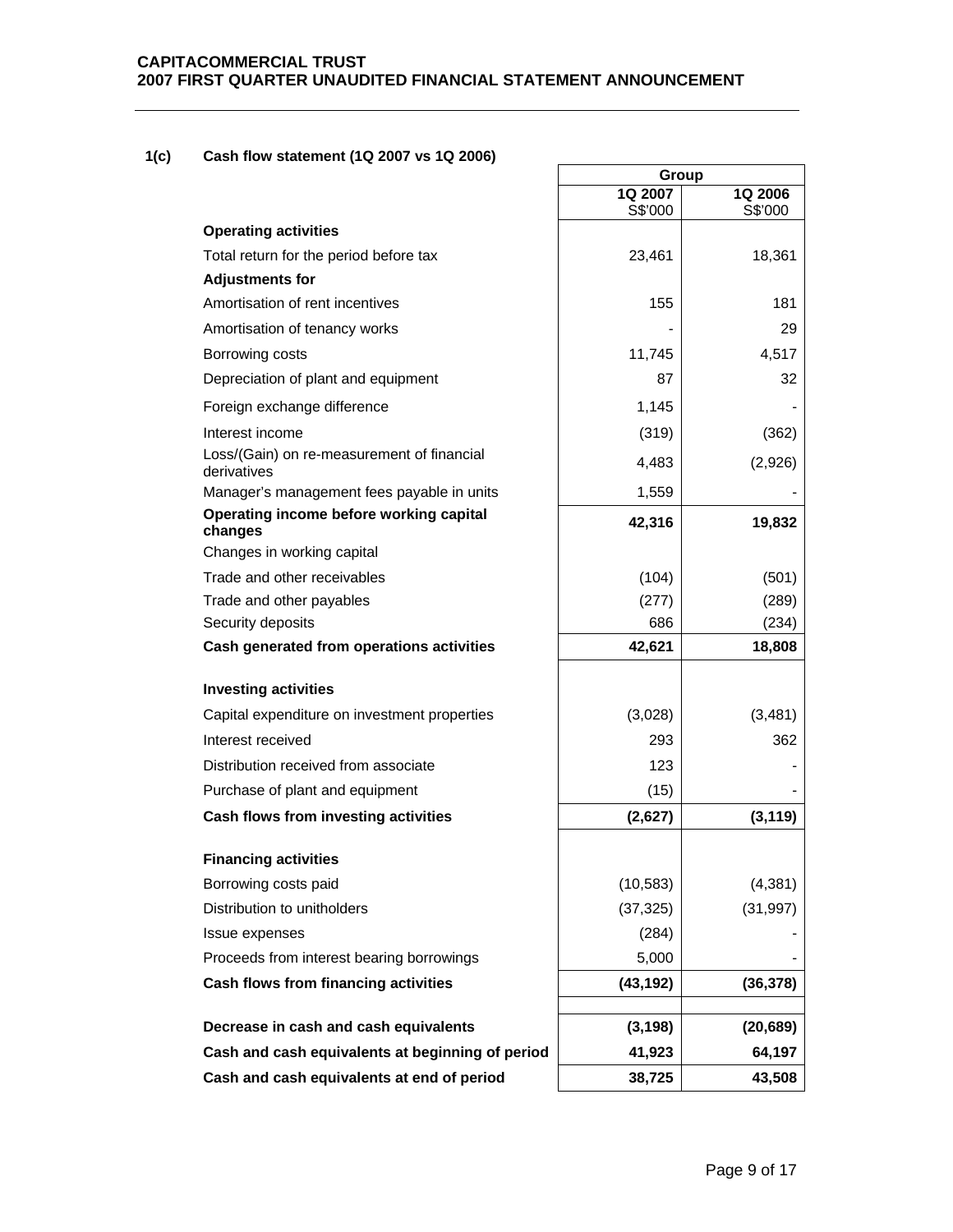|                                                                                      | Group              |                           | <b>Trust</b>       |                           |
|--------------------------------------------------------------------------------------|--------------------|---------------------------|--------------------|---------------------------|
|                                                                                      | 1Q 2007<br>S\$'000 | <b>1Q 2006</b><br>S\$'000 | 1Q 2007<br>S\$'000 | <b>1Q 2006</b><br>S\$'000 |
| Balance as at beginning of<br>period                                                 | 2,612,414          | 1,456,346                 | 2,563,034          | 1,456,346                 |
| <b>Operations</b>                                                                    |                    |                           |                    |                           |
| Net increase in net assets<br>resulting from operations                              | 23,429             | 18,361                    | 25,101             | 18,361                    |
| Unitholders' transactions                                                            |                    |                           |                    |                           |
| Creation of new units:                                                               |                    |                           |                    |                           |
| - Manager's management fee                                                           | 1,513              |                           | 1,513              |                           |
| Distribution to unitholders                                                          | (37, 325)          | (31, 997)                 | (37, 325)          | (31, 997)                 |
| Net increase/(decrease) in<br>net assets resulting from<br>unitholders' transactions | (35, 812)          | (31, 997)                 | (35, 812)          | (31, 997)                 |
| <b>Movement in transaction</b><br>reserve                                            |                    |                           |                    |                           |
| <b>Translation reserve</b>                                                           | 469                |                           |                    |                           |
| Total increase/(decrease) in<br>net assets                                           | (11, 914)          | (13, 636)                 | (10, 711)          | (13, 636)                 |
| Balance as at end of period                                                          | 2,600,500          | 1,442,710                 | 2,552,323          | 1,442,710                 |

## **1(d) Statement of changes in unitholders' funds (1Q 2007 vs 1Q 2006)**

### **1(e) Details of any change in the units (1Q 2007 vs 1Q 2006)**

|                                                                                                                                                  | <b>Trust</b>     |                         |  |  |
|--------------------------------------------------------------------------------------------------------------------------------------------------|------------------|-------------------------|--|--|
|                                                                                                                                                  | 1Q 2007<br>Units | <b>1Q 2006</b><br>Units |  |  |
| Balance as at beginning of period                                                                                                                | 1,382,389,511    | 896,270,700             |  |  |
| Issue of new units:<br>- in settlement of the manager's management fee in<br>relation to CCT's 60% interest in Raffles City<br>through RCS Trust | 612,993          |                         |  |  |
| Balance as at end of period                                                                                                                      | 1,383,002,504    | 896,270,700             |  |  |

**2 Whether the figures have been audited, or reviewed and in accordance with which standard (eg. The Singapore Standard on Auditing 910 (Engagement to Review Financial Statements), or an equivalent standard)** 

The figures have not been audited nor reviewed by our auditors.

**3 Where the figures have been audited or reviewed, the auditor's report (including any qualifications or emphasis of matter)** 

Not applicable.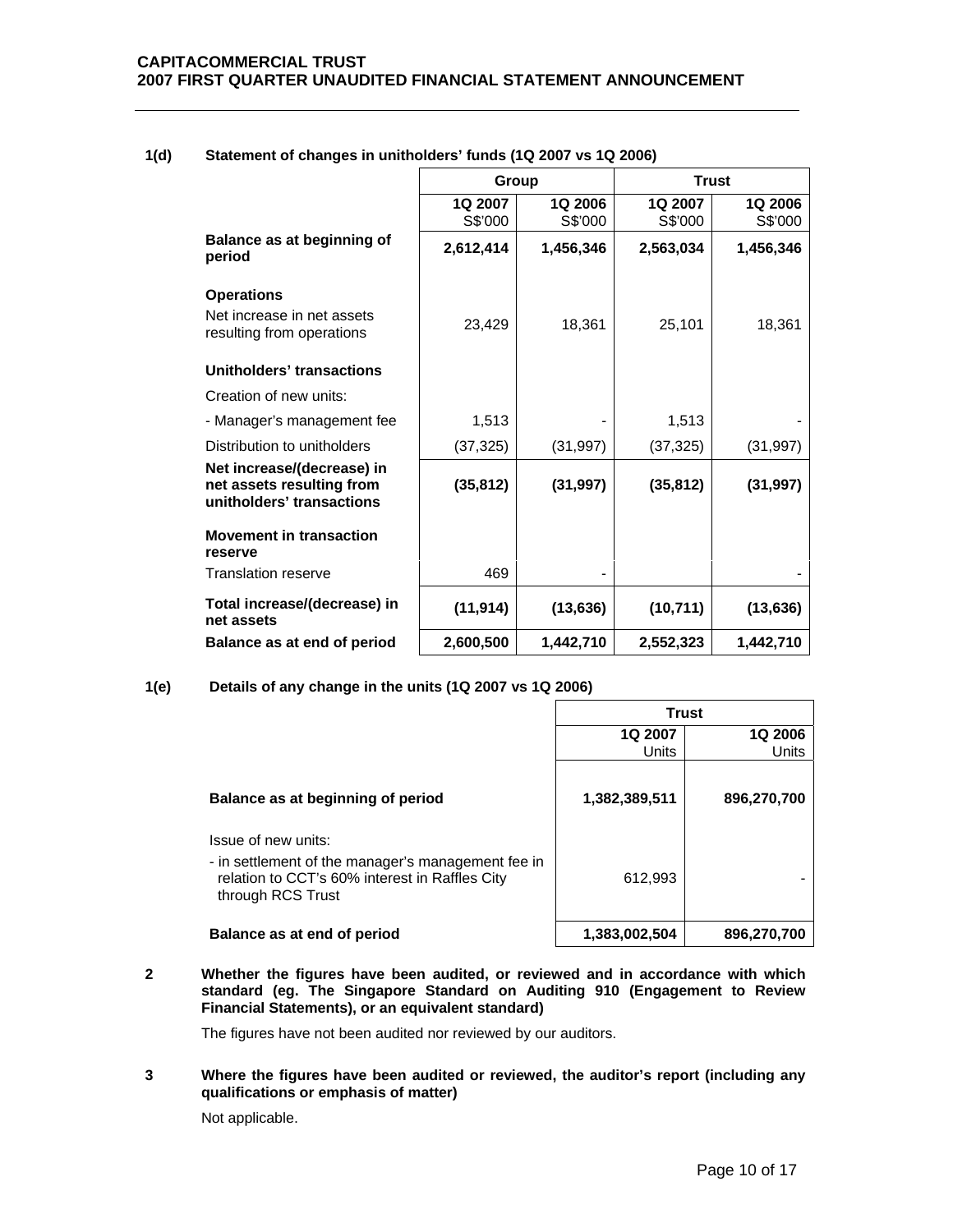### **4 Whether the same accounting policies and methods of computation as in the issuer's most recent audited annual financial statements have been complied**

The accounting policies and methods of computation applied in the financial statements for the current reporting period are consistent with the audited financial statements for the year ended 31 December 2006.

**5 If there are any changes in the accounting policies and methods of computation, including any required by an accounting standard, what has changed, as well as the reasons for, and the effect of, the change** 

Nil.

### **6 Earnings per unit ("EPU") and distribution per unit ("DPU") for the financial period**

### **Earnings per unit**

In computing the EPU, the weighted average number of units for the period is used for the computation.

|                                                                    | Group         |                   | <b>Trust</b>      |                   |
|--------------------------------------------------------------------|---------------|-------------------|-------------------|-------------------|
|                                                                    | 1Q 2007       | <b>1Q 2006</b>    | 1Q 2007           | <b>1Q 2006</b>    |
| Weighted average<br>number of units for the<br>period              | 1,382,757,307 | 896,270,700       | 1,382,757,307     | 896,270,700       |
| Earnings per unit<br>(EPU)                                         |               |                   |                   |                   |
| Based on the weighted<br>average number of<br>units for the period | 1.69c         | 2.05 <sub>c</sub> | 1.82c             | 2.05 <sub>c</sub> |
| Based on fully diluted<br>basis                                    | 1.69c         | 2.05 <sub>c</sub> | 1.82 <sub>c</sub> | 2.05 <sub>c</sub> |

The diluted EPU is the same as the basic EPU as there are no significant dilutive instruments in issue during the period.

### **Distribution per unit**

In computing the DPU, the number of units as at the end of each period is used for the computation. The DPU for the Group and Trust are the same.

|                                                           | 31 Mar 2007   | 31 Mar 2006 |
|-----------------------------------------------------------|---------------|-------------|
| Number of units in issue as at end of period              | 1,383,002,504 | 896,270,700 |
| Distribution per unit (DPU)                               |               |             |
| Based on the number of units in issue as at end of period | 2.11c         | 1.72c       |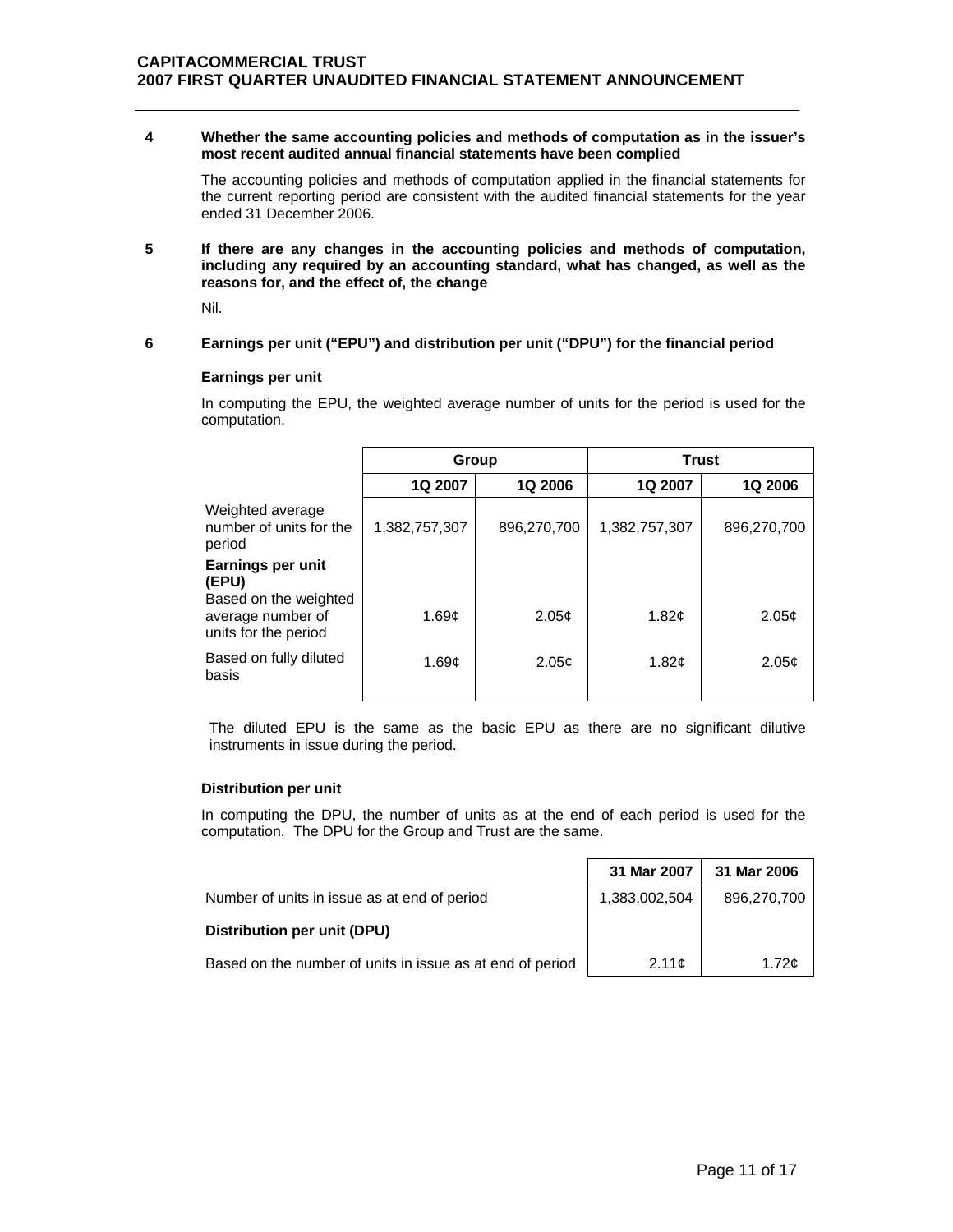|  | Net asset value ("NAV") backing per unit based on issued units at the end of the period |  |
|--|-----------------------------------------------------------------------------------------|--|
|--|-----------------------------------------------------------------------------------------|--|

|                                                                                 | Group          |                | <b>Trust</b>   |                |
|---------------------------------------------------------------------------------|----------------|----------------|----------------|----------------|
|                                                                                 | 31 Mar<br>2007 | 31 Dec<br>2006 | 31 Mar<br>2007 | 31 Dec<br>2006 |
| NAV per unit                                                                    | S\$1.88        | S\$1.89        | S\$1.85        | S\$1.85        |
| Adjusted NAV per unit<br>(excluding the distributable<br>income to unitholders) | S\$1.86        | S\$1.86        | S\$1.82        | S\$1.83        |

 $\overline{\Gamma}$ 

# **8 Review of the performance**

|                                                             |           | Group    |           |
|-------------------------------------------------------------|-----------|----------|-----------|
|                                                             | 1Q 2007   | 1Q 2006  | 4Q 2006   |
|                                                             | S\$'000   | S\$'000  | S\$'000   |
| <b>Statement of Total Return</b>                            |           |          |           |
| Gross revenue                                               | 57,964    | 29,665   | 56,369    |
| Property operating expenses                                 | (15,031)  | (7,838)  | (15, 592) |
| Net property income                                         | 42,933    | 21,827   | 40,777    |
| Interest income                                             | 319       | 362      | 305       |
| Other income                                                | 428       |          |           |
| (Loss)/Gain from re-measurement of derivatives              | (4, 483)  | 2,926    | (3,060)   |
| Manager's management fees                                   | (3, 150)  | (1, 572) | (3, 157)  |
| Trust expense                                               | (841)     | (665)    | 88        |
| Borrowing costs                                             | (11, 745) | (4, 517) | (12,072)  |
| <b>Net income</b>                                           | 23,461    | 18,361   | 22,881    |
| Net appreciation on revaluation of investment<br>properties |           |          | 235,873   |
| Total return for the period before income tax               | 23,461    | 18,361   | 258,754   |
| Income tax                                                  | (32)      |          | 22        |
| Total return for the period after income tax                | 23,429    | 18,361   | 258,776   |

# **Distribution Statement**

| Net income                                       | 23,461            | 18,361            | 22,881            |
|--------------------------------------------------|-------------------|-------------------|-------------------|
| Net tax adjustments                              | 5,826             | (2,967)           | 5,277             |
| Adjustments                                      | (39)              |                   | 77                |
| Income available for distribution to unitholders | 29,248            | 15,394            | 28,235            |
| Distributable income to unitholders              | 29,248            | 15,394            | 28,235            |
| Earnings per unit (cents)                        | 1.69c             | 2.05 <sub>c</sub> | 1.66c             |
| Distribution per unit (cents)                    | 2.11 <sub>c</sub> | 1.72 <sub>c</sub> | 2.04 <sub>c</sub> |
|                                                  |                   |                   |                   |

٦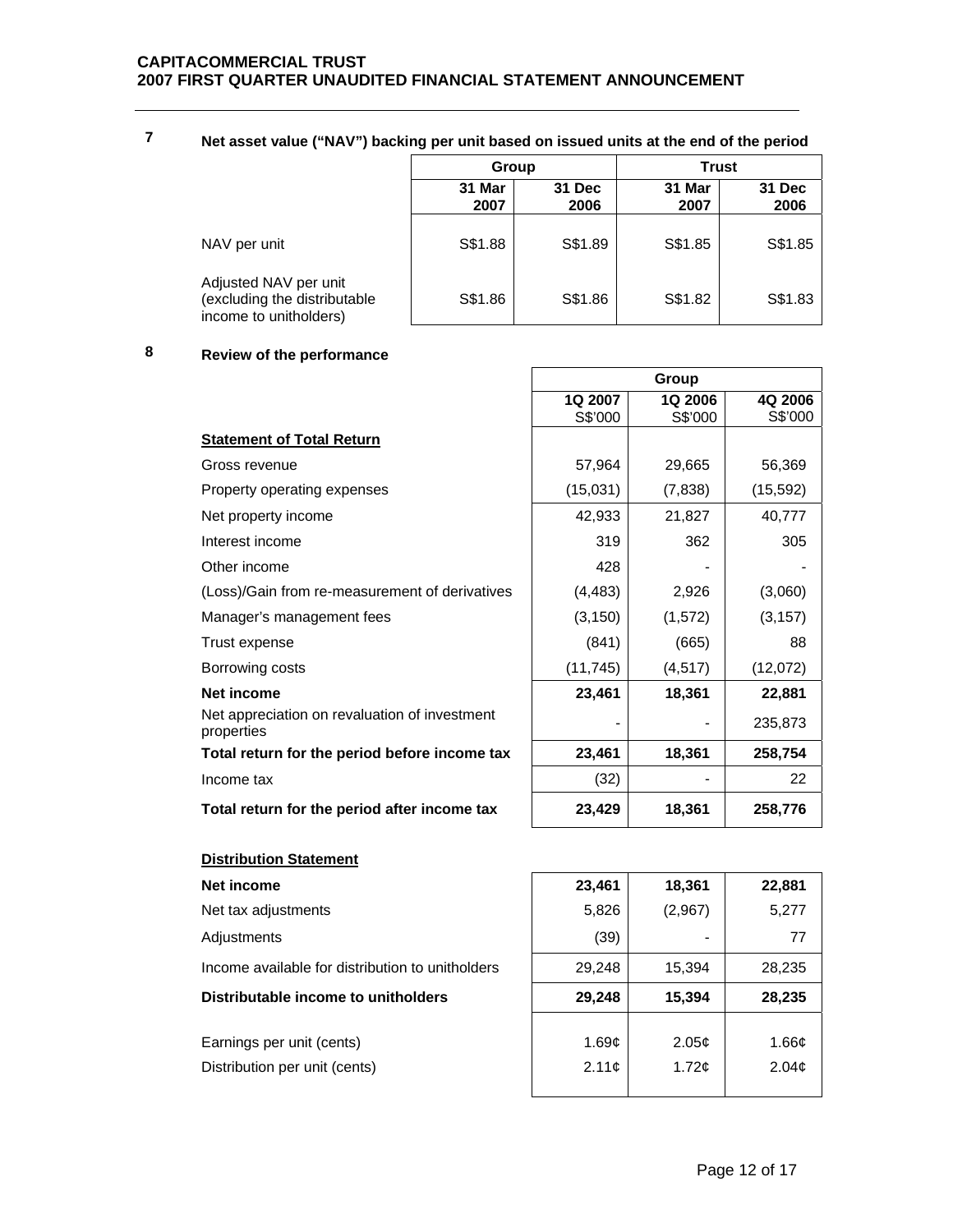### **Review of performance 1Q 2007 vs 1Q 2006**

 Gross revenue for 1Q 2007 was higher than 1Q 2006 by S\$28.3 million or 95.4%. This was mainly due to the consolidation of CCT's 60% interest in RCS Trust (approximately S\$23.9 million) which was acquired in September 2006, consolidation of Aragorn (approximately S\$1.3 million), by subscribing to 100% of its junior bonds in April 2006, higher rental income from the other buildings of S\$2.2 million, higher car park income and other income.

Property operating expenses were higher in 1Q 2007 by S\$7.2 million or 91.8%. This was mainly due to the consolidation of property operating expenses from Aragorn and CCT's 60% interest in RCS Trust, higher property tax and utility costs. This was partly offset by lower maintenance cost incurred for the CCT properties.

Trust expenses were higher in 1Q 2007 by S\$0.2 million or 26.5% due to higher professional fees. Borrowing costs were higher in 1Q 2007 by S\$7.2 million or 160.0% due mainly to the consolidation of additional borrowings for Aragorn (RM70 million) and CCT's 60% interest in the borrowings of RCS Trust (S\$519.6 million), higher interest costs arising from the S\$250.3 million and S\$153.3 million term loans which reverted to floating rate in March 2006 and March 2007 respectively. Interest rate swap contracts for S\$390 million had been put in place to fix the interest costs for periods of between 5 and 7 years, thus extending the weighted average term to expiry to 4.2 years as at 31 March 2007. This resulted in an average all-in interest rate of 4.0%.

Gain/loss from the re-measurement of derivatives relates to the fair value of the interest rate swaps which amounted to an unrealised loss of S\$4.5 million.

### **Review of performance 1Q 2007 vs 4Q 2006**

 Gross revenue for 1Q 2007 was higher than 4Q 2006 by S\$1.6 million or 2.8%. This was mainly due to the higher rental income and car park income, partially offset by lower rental income from Capital Tower due to the on-going re-configuration works.

Property operating expenses for 1Q 2007 were lower than 4Q 2006 by S\$0.6 million or 3.6%. This was mainly due to lower utility costs and amortisation of tenancy cost.

Trust expenses were higher in 1Q 2007 by S\$0.9 million or 1,055.7% due to higher professional fees. Borrowing costs were lower in 1Q 2007 by S\$0.3 million or 2.7% due mainly to the commitment fee incurred in 4Q 2006.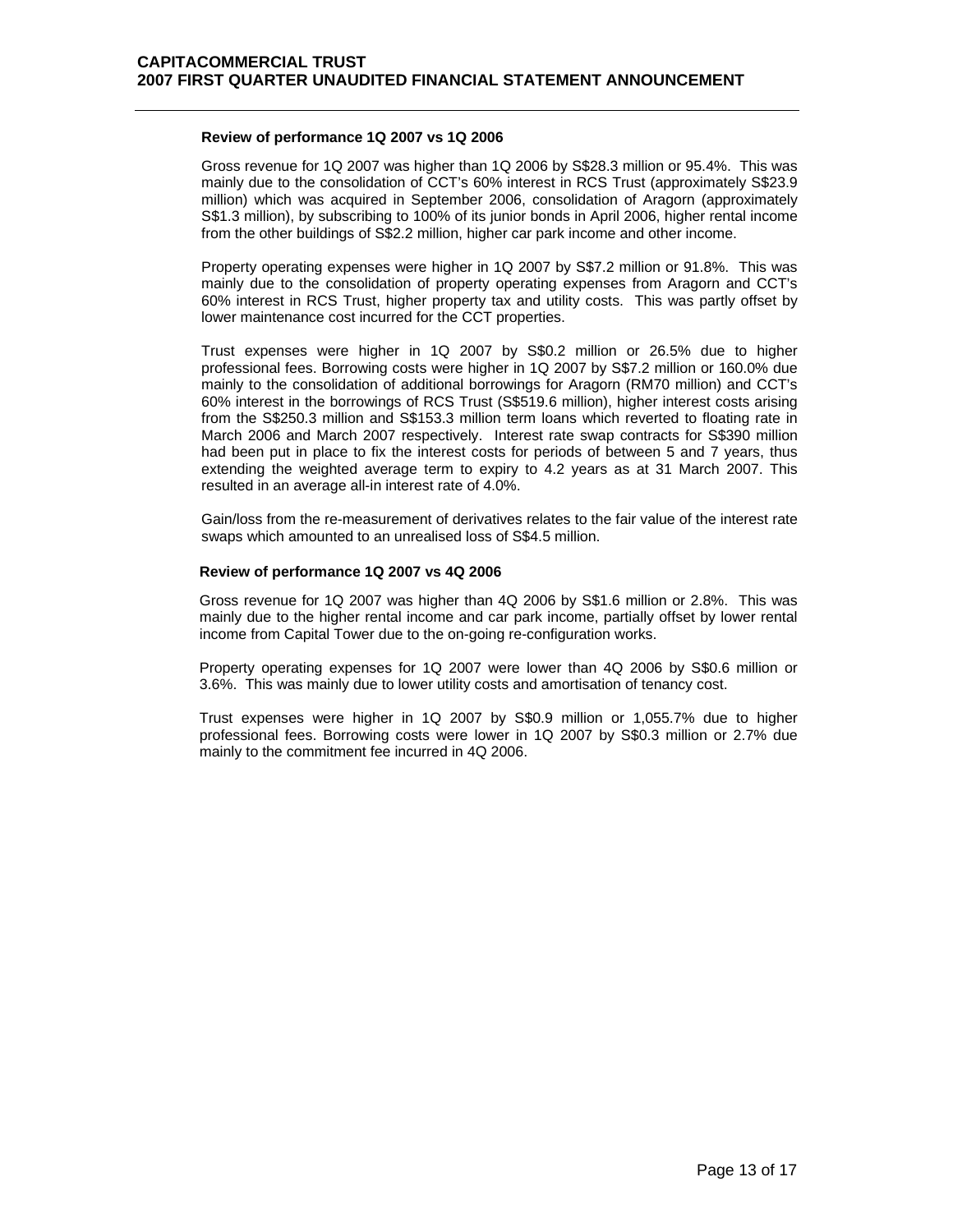#### **<sup>9</sup> Variance between the forecast or prospectus statement (if disclosed previously) and the actual results**

#### **9(i) Statement of Total Return (Actual vs Forecast)**

|                                                     | 1 January 2007 to 31 March 2007      |                   |                                  |             |
|-----------------------------------------------------|--------------------------------------|-------------------|----------------------------------|-------------|
|                                                     | Adjusted Group <sup>1</sup><br>Group |                   |                                  |             |
|                                                     | <b>Actual</b><br>S\$'000             | Actual<br>S\$'000 | Forecast <sup>2</sup><br>S\$'000 | Change<br>% |
| Gross rental income                                 | 52,319                               | 51,218            | 49,427                           | 3.6         |
| Car park income                                     | 3,710                                | 3,632             | 3,227                            | 12.6        |
| Other income                                        | 1,935                                | 1,805             | 1,391                            | 29.8        |
| <b>Gross revenue</b>                                | 57,964                               | 56,655            | 54,045                           | 4.8         |
| Property management fees                            | (1,726)                              | (1,639)           | (1,534)                          | 6.8         |
| Property tax                                        | (4, 427)                             | (4, 344)          | (4, 183)                         | 3.8         |
| Other property operating expenses                   | (8,878)                              | (8,632)           | (9,085)                          | (5.0)       |
| <b>Property operating expenses</b>                  | (15,031)                             | (14, 615)         | (14, 802)                        | (1.3)       |
| Net property income                                 | 42,933                               | 42,040            | 39,243                           | 7.1         |
| Interest income                                     | 319                                  | 297               | 120                              | 147.5       |
| Investment income <sup>1</sup>                      |                                      | 319               | 396                              | (19.4)      |
| Other income                                        | 428                                  | 428               | $\blacksquare$                   | Nm          |
| Loss from re-measurement of derivatives             | (4, 483)                             | (4, 483)          |                                  | Nm          |
| Manager's management fees                           | (3, 150)                             | (3, 150)          | (2,936)                          | 7.3         |
| <b>Trust expenses</b>                               | (841)                                | (729)             | (539)                            | 35.3        |
| Borrowing costs                                     | (11, 745)                            | (11, 423)         | (11, 543)                        | (1.0)       |
| Net income                                          | 23,461                               | 23,299            | 24,741                           | (5.8)       |
| Net tax adjustments                                 | 5,826                                | 5,826             | 1,701                            | 242.5       |
| Other adjustments                                   | (39)                                 | 123               |                                  |             |
| Income available for distribution to<br>unitholders | 29,248                               | 29,248            | 26,442                           | 10.6        |
| Distributable Income to unitholders                 | 29,248                               | 29,248            | 26,442                           | 10.6        |
| Distribution per unit (in cents)                    |                                      |                   |                                  |             |
| For the period                                      | 2.11c                                | 2.11c             | 1.92 $\boldsymbol{\phi}^3$       | 9.9         |
| <b>Annualised</b>                                   | 8.56¢                                | 8.56¢             | 7.79c <sup>3</sup>               | 9.9         |

#### **Footnotes**

- (1) Adjusted Group results are after including CCT's proportionate interest (60%) in RCS Trust on a lineby-line basis and the results of Aragorn is accounted for as "Investment Income".
- (2) The forecast is based on management's forecast for the period 1 January 2007 to 31 March 2007. This, together with the forecast for the period 1 April 2007 to 31 December 2007, is the forecast shown in the CCT Circular dated 15 August 2006 for the equity fund raising to acquire Raffles City.
- (3) In the CCT Circular, the DPU is calculated based on an assumed issue price of S\$1.65 cents per unit for the equity fund raising to acquire Raffles City. With the actual issue price of new units at S\$1.68 cents per unit, the DPU is calculated based on the actual number of new units issued.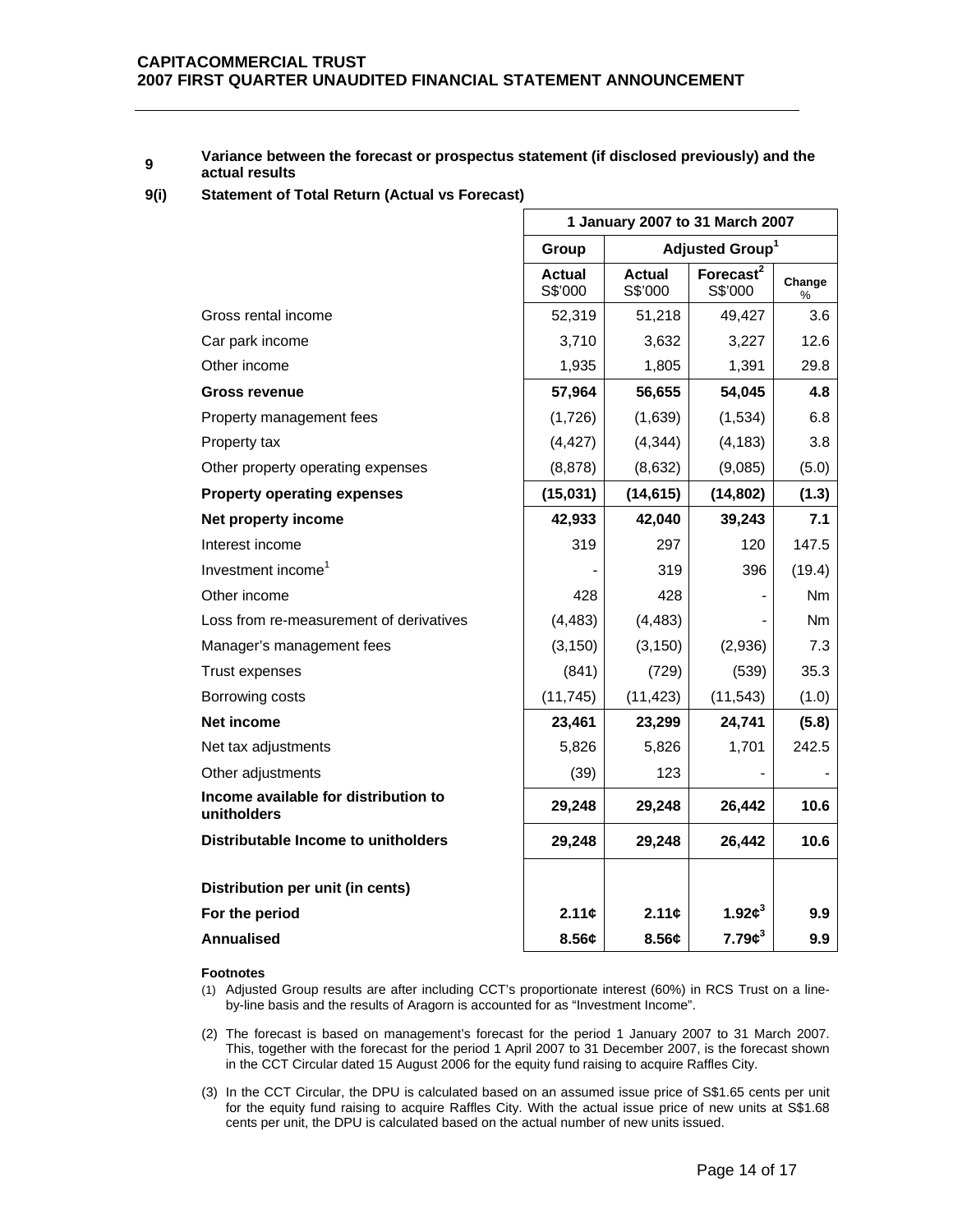| 9(ii) | Breakdown of total gross revenue (by property) |  |  |  |
|-------|------------------------------------------------|--|--|--|
|-------|------------------------------------------------|--|--|--|

|                              | Adjusted Group <sup>1</sup><br>1 January 2007 to 31 March 2007 |                                  |             |
|------------------------------|----------------------------------------------------------------|----------------------------------|-------------|
|                              | Actual<br>S\$'000                                              | Forecast <sup>2</sup><br>S\$'000 | Change<br>℅ |
| <b>Capital Tower</b>         | 10,468                                                         | 10,532                           | (0.6)       |
| 6 Battery Road               | 9,068                                                          | 8,274                            | 9.6         |
| <b>HSBC Building</b>         | 2,116                                                          | 2,116                            |             |
| <b>Starhub Centre</b>        | 3,271                                                          | 3,201                            | 2.2         |
| Robinson Point               | 1,635                                                          | 1,588                            | 3.0         |
| <b>Bugis Village</b>         | 2,271                                                          | 1,978                            | 14.8        |
| Golden Shoe Car Park         | 2,368                                                          | 2,112                            | 12.1        |
| Market Street Car Park       | 1,555                                                          | 1,408                            | 10.4        |
| Sub-Total                    | 32,752                                                         | 31,209                           | 4.9         |
| 60% Interest in Raffles City | 23,903                                                         | 22,836                           | 4.7         |
| Total gross revenue          | 56,655                                                         | 54,045                           | 4.8         |

## **9(iii) Breakdown of net property income (by property)**

|                              | Adjusted Group <sup>1</sup>     |              |        |
|------------------------------|---------------------------------|--------------|--------|
|                              | 1 January 2007 to 31 March 2007 |              |        |
|                              | <b>Actual</b>                   | Forecast $2$ | Change |
|                              | S\$'000                         | S\$'000      | %      |
| Capital Tower                | 7,389                           | 7,336        | 0.7    |
| 6 Battery Road               | 6,849                           | 5,946        | 15.2   |
| <b>HSBC Building</b>         | 2,103                           | 2,103        |        |
| <b>Starhub Centre</b>        | 2,450                           | 2,309        | 6.1    |
| Robinson Point               | 1,186                           | 1,093        | 8.5    |
| Bugis Village                | 1,804                           | 1,517        | 18.9   |
| Golden Shoe Car Park         | 1,694                           | 1,464        | 15.7   |
| Market Street Car Park       | 1,172                           | 998          | 17.4   |
| <b>Sub-Total</b>             | 24,647                          | 22,766       | 8.3    |
| 60% Interest in Raffles City | 17,393                          | 16,477       | 5.6    |
| Total net property income    | 42,040                          | 39,243       | 7.1    |

### **Footnotes**

- (1) Adjusted Group results are after including CCT's proportionate interest (60%) in RCS Trust on a line-by-line basis and the results of Aragorn is accounted for as "Investment Income".
- (2) The forecast is based on management's forecast for the period 1 January 2007 to 31 March 2007. This, together with the forecast for the period 1 April 2007 to 31 December 2007, is the forecast shown in the CCT Circular dated 15 August 2006 for the equity fund raising to acquire Raffles City.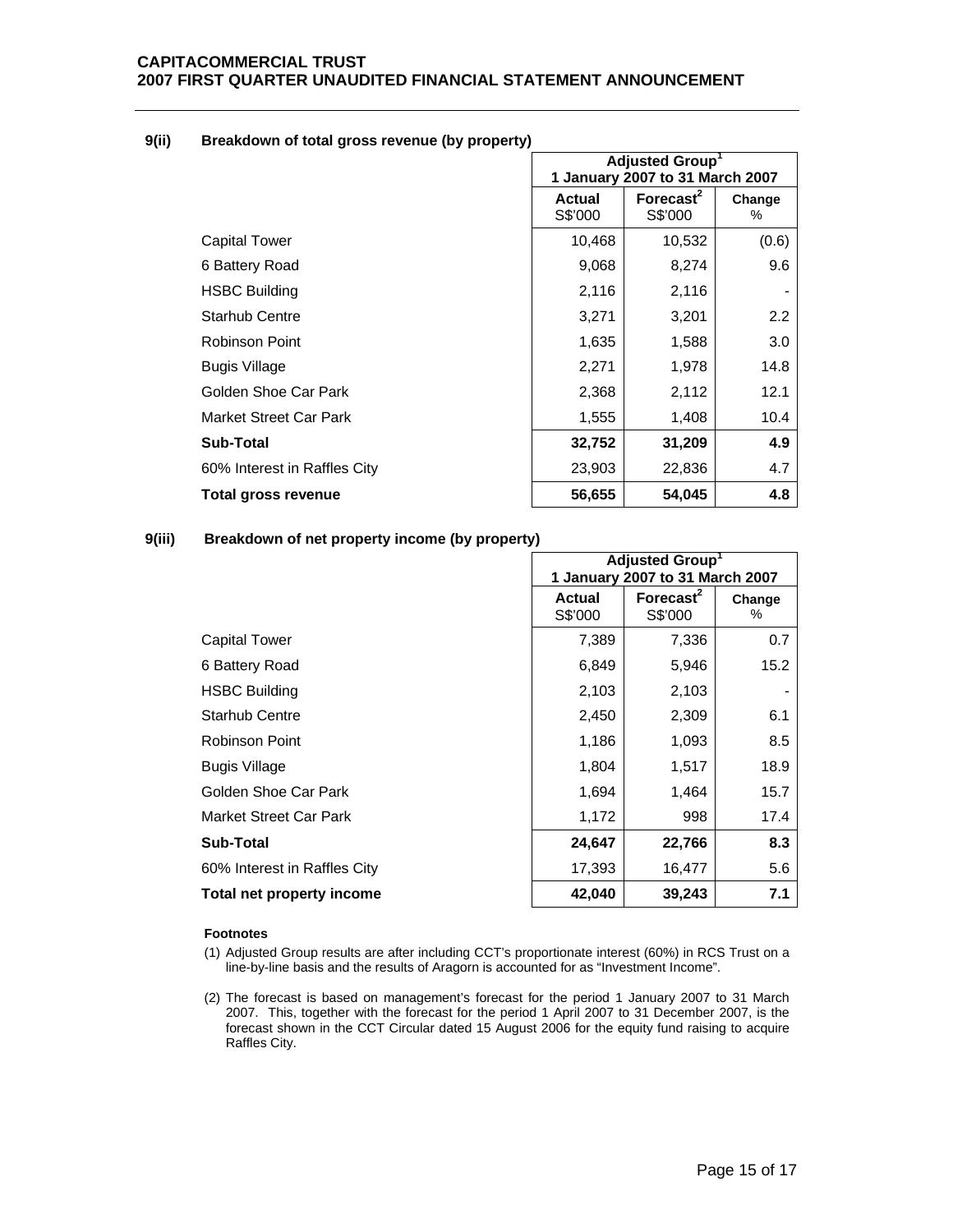#### **Review of the performance**

 Gross revenue was higher than forecast by S\$2.6 million or 4.8% on a portfolio basis. This was due mainly to the contribution from increased rental income, car park income and other income but was partially offset by lower rental income from Capital Tower due to the on-going re-configuration works.

Actual property operating expenses were lower than forecast by S\$0.2 million or 1.3% due to lower maintenance cost and marketing expenses but partly offset by higher property tax. As a result, the net property income was higher by S\$2.8 million or 7.1%.

The trust expenses were higher than forecast by S\$0.2 million or 35.3% mainly due to higher professional fee and unitholders' expenses incurred.

The net tax adjustment included the add-back of the loss from measurement of derivatives and the net proceeds from liquidation of subsidiaries which were non-tax deductible items.

### **10 Commentary on the competitive conditions of the industry in which the group operates and any known factors or events that may effect the group in the next reporting period and the next 12 months**

 The Singapore economy continued to grow at a healthy pace. Advance estimates by the Ministry of Trade and Industry showed that real GDP rose by 6.0% in 1Q 2007 as compared to the same period last year. On a quarter-to-quarter seasonally adjusted annualised basis, real GDP grew by 7.2%, following a 7.9% gain in 4Q 2006.

Demand for office market continued to intensify further, particularly in prime spaces which resulted in strong upward rental adjustments. Leasing deals continued to be denominated by the expanding financial and banking sectors. According to CB Richard Ellis ("CBRE"), average prime office rents rose 10.1% in 1Q 2007 to S\$8.60 psf per month and compared to 1Q 2006, the increase was 53.6%. Grade A office rents rose even higher by 21.4% to S\$10.60 psf per month in 1Q 2007. Compared with 1Q 2006, average Grade A rents rose by 76.7%.

Supply of office space continues to be tight both in the core central business district as well as in the fringe and decentralised areas. This would be exacerbated by the impending loss of office stock slated for redevelopment over the next few years. Occupancy of Grade A office space continued to increase to 99.6% in 1Q 2007.

Demand drivers continued to remain strong and given the tight supply, large space occupiers are pursuing early commitments to future developments. Looking ahead, property consultants expect office rent to reach new highs due to the surging demand from expanding firms and the tight supply situation which is likely to persist for another three years.

#### **Outlook for 2007**

 The manager of CCT expects to perform better than the forecast distribution of 7.60 cents per unit for the projection year 1 January 2007 to 31 December 2007 as shown in the CCT Circular dated 15 August 2006 for the equity fund raising to acquire Raffles City and adjusted for the actual number of new units issued based on an issue price of S\$1.68 per unit.